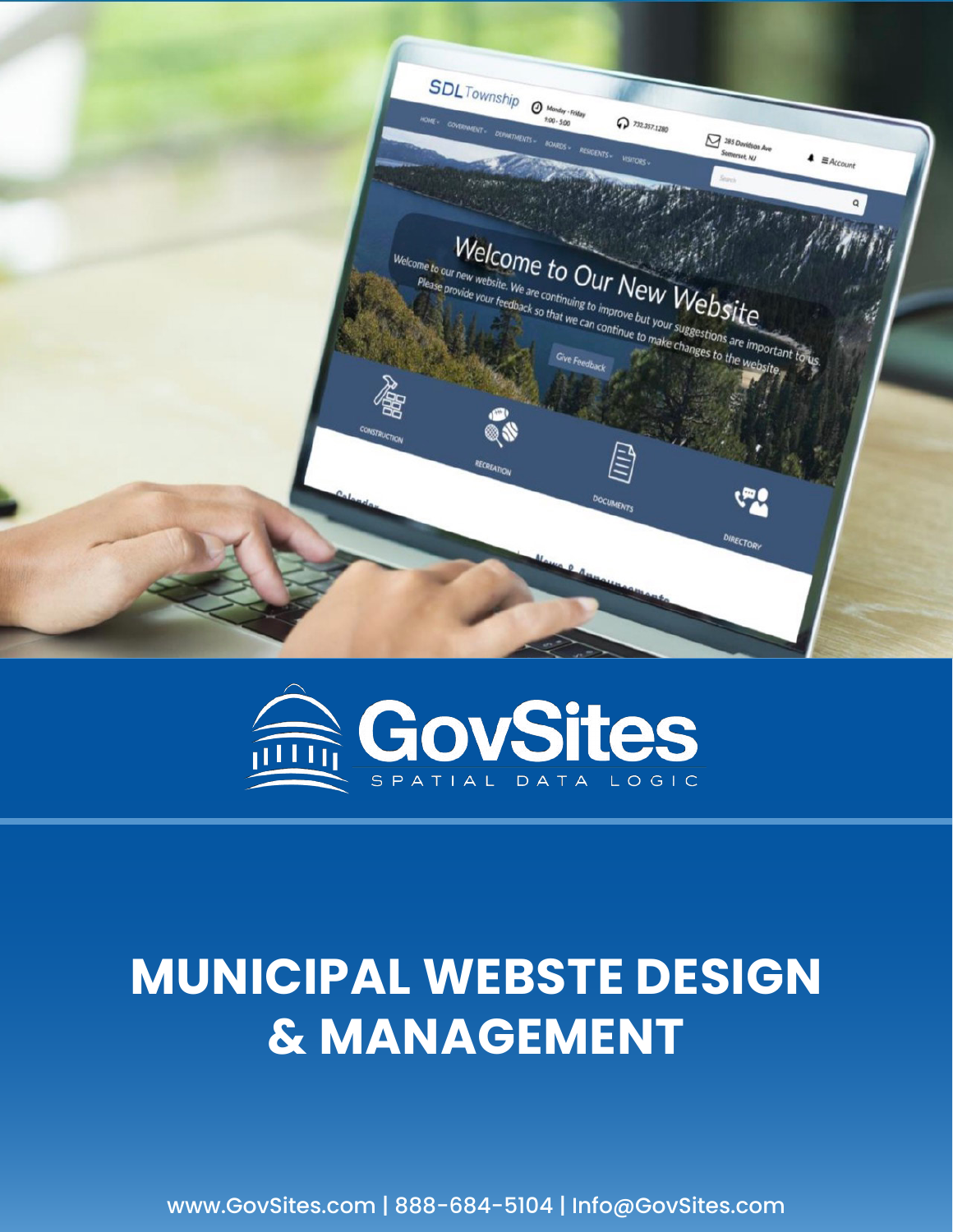# **ABOUT US**

### **Who We Are**

GovSites is a complete municipal website solution with flexible designs and management packages to meet the needs of both small towns and county governments alike.

We are a division of Spatial Data Logic, who has provided municipal management software to over 190 municipalities and services over to 3.6 million residents in the State of NJ.

#### **What We Do**

GovSites is a one-stop option for getting your website set up, maintained, and expanded. We work with you to implement your design, migrate content from your current website, and perform webmaster services to keep the website consistant & up-to-date. Clients wishing to streamline their municipal processes, such as permits, complaint management, and registrations benefit from our integration with Spatial Data Logic's municipal management software.



**"Our recent move to SDL Sites [GovSites] was a success on all fronts... The feedback we have received from our residents has all been very positive. The site has a very crisp clean look, is easy to navigate, and is a vast improvement over our old site.** 

**Sarah Brake - Hillsborough Township**

### **LOOKING FORWARD**

In 2019, GovSites was acquired by Spatial Data Logic, a New Jersey government software company. The acquisition has created a complete government technology ecosystem, from the management of the agency to the interaction with businesses and residents. This proposal is based on website setup and only, but the system framework makes it easy to enable software features in the future.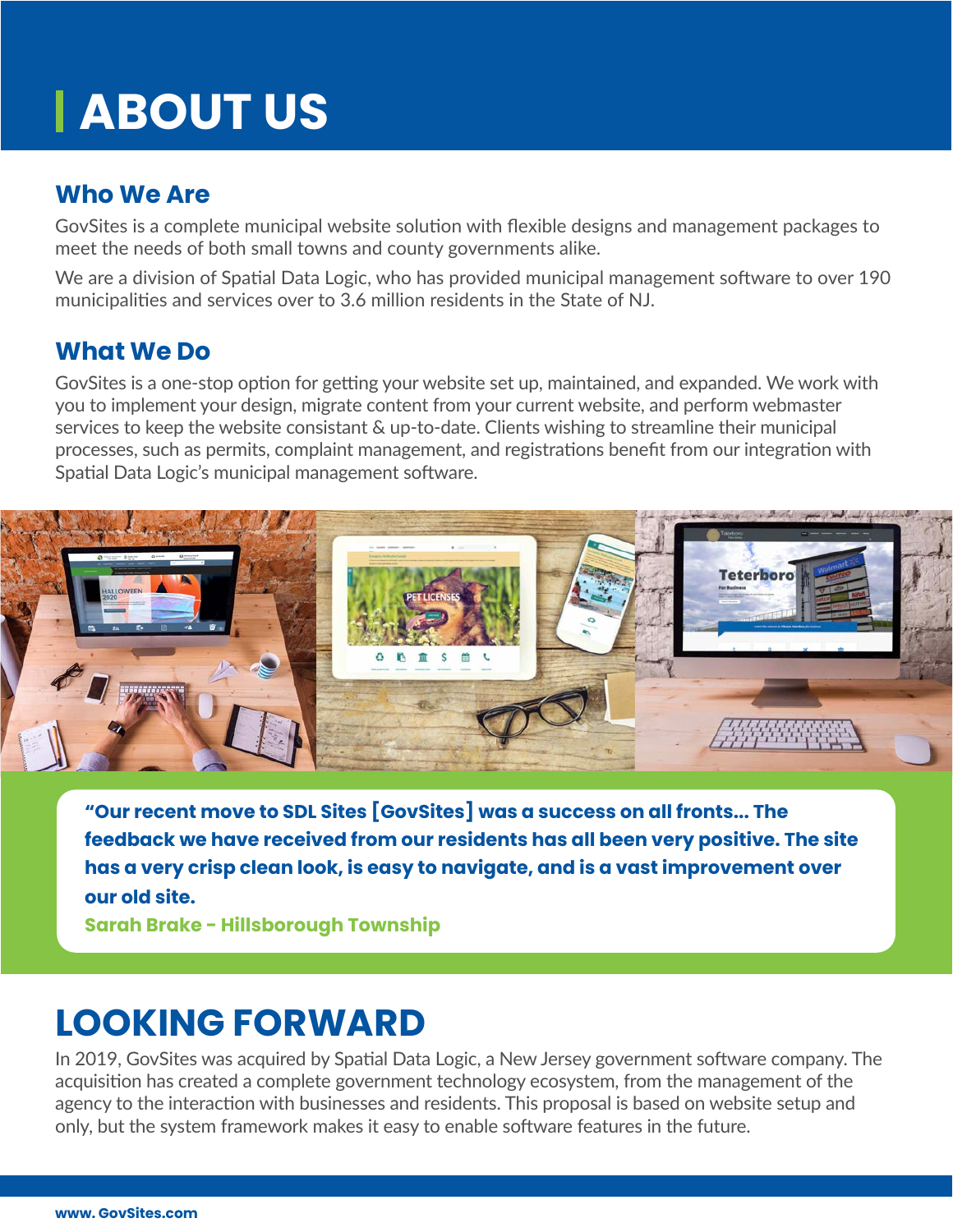# **CLIENTS**

### **Current Spatial Data Logic Website Clients**

Bernards, NJ Carlstadt MUA Carlstadt Polce, NJ Chatham, NJ\* Evesham, NJ\* Ewing, NJ Ewing Police\* Genessee County, MI Flemington, NJ\* Hamilton Police\* Hamilton, NJ\* Hillsborough, NJ Lambertville, NJ Montvale Recreation\* Montvale, NJ Ocean City, NJ\*

#### Oceanport, NJ Old Tappan, NJ\* Park Ridge Police Park Ridge, NJ Raritan, NJ\* Ridgefield Park Police\* Secaucus Coalition

Secaucus MUA

Millstone

Secaucus Police Secaucus, NJ Teterboro, NJ Tinton Falls, NJ \*in development

### **Current Spatial Data Logic Clients - Combined Web & Software**

Asbury Park City Barrington Borough Bass River Township Bayonne Beachwood Berkeley Heights Township Berkeley Township Bernards Township Bernardsville Borough Bloomfield Township Boonton Town Boonton Township Bound Brook Borough Bradley Beach Borough **Branchburg** Brick Township Bridgeton City Bridgewater Township Burlington City Burlington Township Byram Township Carlstadt Sewerage Authority Cedar Grove Township Chatham Borough Chatham Township Cherry Hill Township Clinton Township Closter Cranford Township Cresskill Borough Deptford Township Dumont Borough **Eagleswood** East Hanover Township East Orange Eatontown Borough Emerson Borough Englewood Cliffs Borough Essex Fells Borough Evesham Township Ewing Township Fair Haven Borough Fanwood Borough

Flemington Borough Florham Park Borough Frankford Township Franklin Township Frenchtown Garwood Borough Glassboro Borough Glen Ridge Borough Guttenberg Town Hackensack Hamilton Township Hamilton Township Harding Township Haworth Borough Hawthorne Borough Highland Park Borough Hillsborough Township Holmdel Hoboken City Hopewell Township Howell Township Irvington Island Heights Jefferson Township Jersey City Keyport Borough Kingwood Township Lacey Township Lafayette Township Lambertville Little Egg Harbor Township Little Falls Township Little Silver Borough Livingston Township Long Hill Township Madison Borough Manchester Township Manville Borough Maplewood Township Marlboro Township Medford Lakes Borough Mendham Millburn Township

Mine Hill Township Montague Township Montclair Township Montvale Borough Montville Township Moorestown Township Morris Township Morristown Town Mount Olive Township Mountain Lakes Borough Mountainside Borough Netcong New Brunswick New Providence Borough Newton North Brunswick Norwood Borough Nutley Township Oakland Borough Ocean City **Oceanport** Ocean Gate Old Tappan Oradell Borough Orange Township City Palisades Park Park Ridge Borough Passaic City Paterson City Pequannock Township Perth Amboy City Phillipsburg Township Piscataway Township Point Pleasant Rahway City Randolph Township Raritan Borough Raritan Township Readington Township Ridgefield Park Village Ridgewood Village River Edge Borough

Rivervale Rockaway Township Rockleigh Roseland Borough Roselle Borough Roselle Park Borough Roxbury Township Rumson Borough Saddle River Scotch Plains Secaucus Municipal Utilities Secaucus Town Shiloh Borough Shrewsbury Somerville South Toms River Sparta Township Springfield Township Stratford Borough Summit Teterboro Borough Tinton Falls Toms River Union City Ventnor City Vernon Township Verona Township Vineland City Warren Township Washington Township Watchung West Caldwell Township West Deptford West Milford Township West New York Town West Windsor Township Westampton Township Westfield Town Wharton Borough Woodbury City Woodbury Heights Boroug-Woodcliff Lake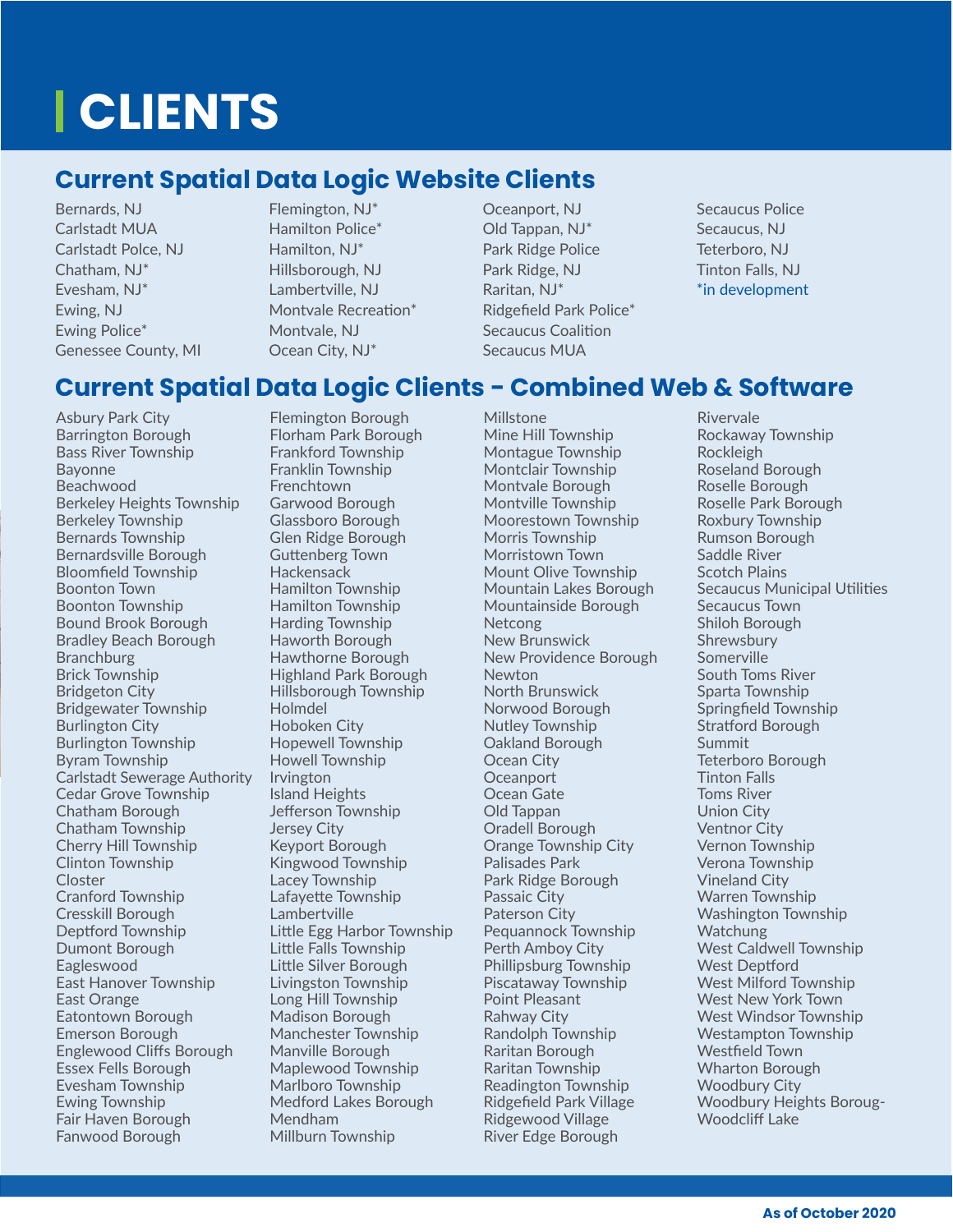## **MANAGEMENT**



#### **What is Management?**

Simply put - Management is a complete municipal webmaster solution. In most municipalities, there isn't a single person whose job description is "webmaster". It often falls on the shoulders of different people or is the secondary responsibility of the clerk, administrator, or IT department. For many years, this worked, but as municipal websites become the go-to source of information for residents, they are demanding more.

At GovSites, we are a single source to gather, convert, distribute and archive municipal website information. This means that updating your website content, adding new pages, or changing the look of the site is as easy as sending an email.

## **Unlimited Content Updates**

With GovSites, we are a single channel for all municipal communications. Information is sent directly to GovSites. We then review the content, perform necessary conversions, schedule the information to publish at an appropriate time, distribute the info across all of our managed channels, and archive the content when it is no longer relevant. All requests are tracked using a simple ticketing system.

In most cases, website updates are completed same-day if received by 3pm.

#### **Ongoing Builds**

In addition to performing content updates, GovSites management includes the option to continue the site build long after the launch. This means that new pages, sections, features, and navigation structures can be added to your site at any time.

Gone are the days of adding content in the "best available place". If it doesn't fit perfectly in an existing part of your website, we will keep building the site so that the website itself grows with new information instead of getting cluttered.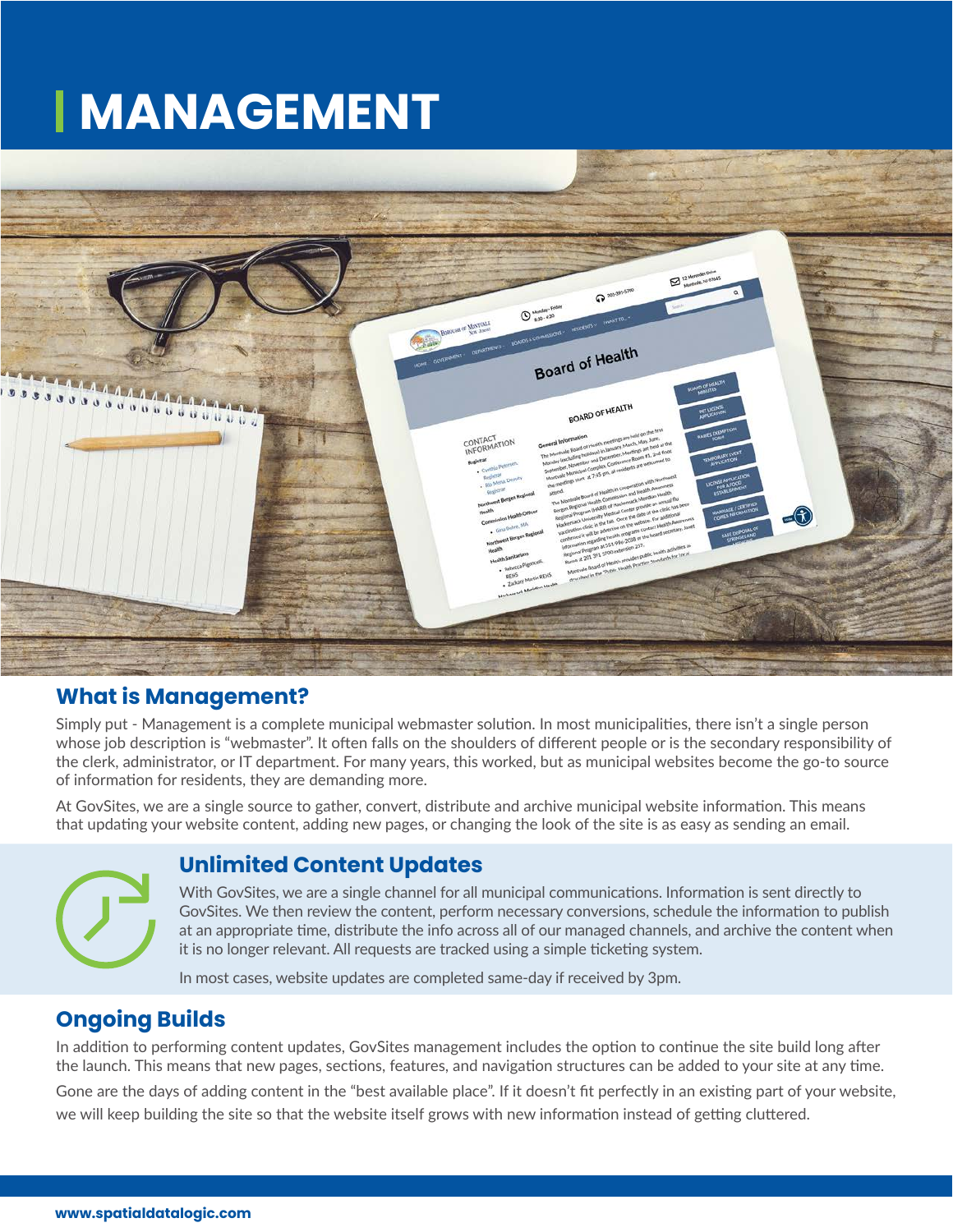



#### **First Year Management**

Management is always included for the first year. We know that your website isn't going to be finished the day that it launches. Feedback from residents, elected officials, and municipal staff will result in the need to continue design and implementation far after the initial launch of the website. With management being included, simply email us the content revisions and we will keep designing the site. Most clients continue management beyond the first year, but this is optional and you may choose to downgrade to hosting & support only at your renewal.

#### **Hosting & Security**

Whether GovSites is providing complete management or hosting & support only, we maintain your websites servers, security, and backups. All websites benefit from multiple levels of firewall and security protection, including the website itself and the servers that are hosting the site. In addition, GovSites takes a full backup of the entire website daily. All backups are held for at least 30-days on a different server, making it easy to restore your website if needed.

#### **Training**

With management, only very basic training is required. Generally, clients who utilize the GovSites management services only need to log into their websites to post alerts during emergencies. Everything else is maintained by dedicated GovSites webmasters. Access to a web-based training platform is available along with two hours of remote video conference Q&A for clients who choose hosting & support only after the first year.